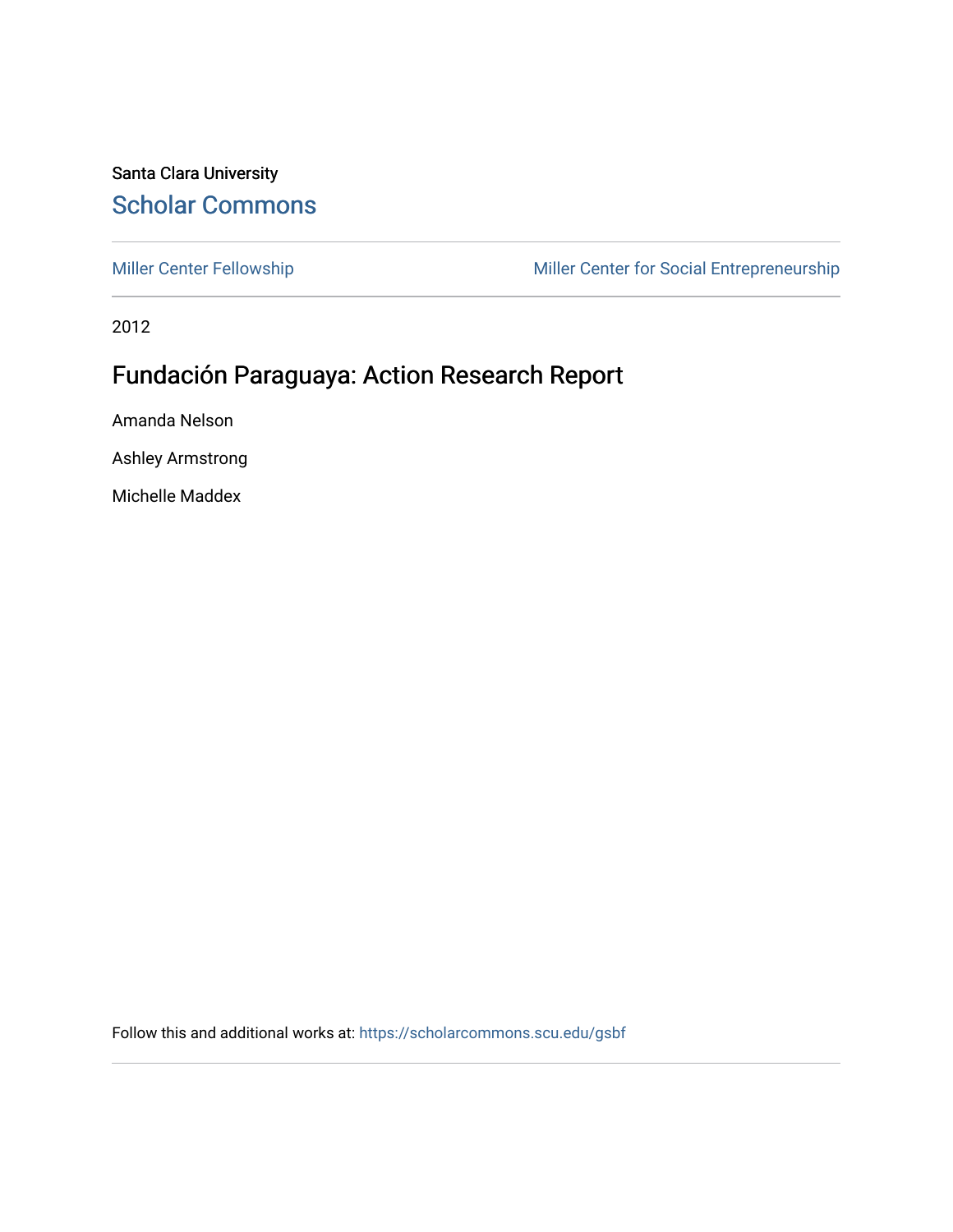### **Introduction**

Fundación Paraguaya has made an immense positive impact in assisting the poorest of the poor in Paraguay through its extensive microfinance program. Serving over 50,000 clients, including 2,400 women's committees, Fundación Paraguaya is a leader in moving towards providing accessible credit for all. It is also an industry leader in providing a holistic approach to microfinance that includes educational components and the opportunity to participate in a microfranchise program supported by the organization. We had the unique opportunity to observe firsthand the way that microfinance functions in the real world as interns at Fundación Paraguaya. In this report, we will critically examine the strengths and weaknesses we observed at Fundación Paraguaya in several areas: organizational structure; market demands and consumer behavior; education, support, and relationships; and poverty impact measurement. Our hope is that these observations and corresponding recommendations can assist Fundación Paraguaya in capitalizing on its strengths and minimizing its weaknesses moving forward.

### **Organizational Structure and Management**

Fundación Paraguaya's successful and intentional organizational structure has contributed to its effectiveness and its ability to reach and positively impact many clients. Fundación Paraguaya runs 20 offices located throughout the country to ensure maximum coverage to both rural and urban clients. It has done a great job in creating programs that support women's committees. By having *asesoras* deal only with the committees, they are able to better understand and work with the women, as well as create meaningful personal connections.

During our internships, we were continually impressed with the personal connection and attention that goes into the women's committee model. The support and facilitation of the *asesora*, as well as the educational support components, is key in actually helping the women improve their lives, as opposed to only lending them money. As Fundación Paraguaya states on its website, the objective of its microfinance program is to "promote the development of micro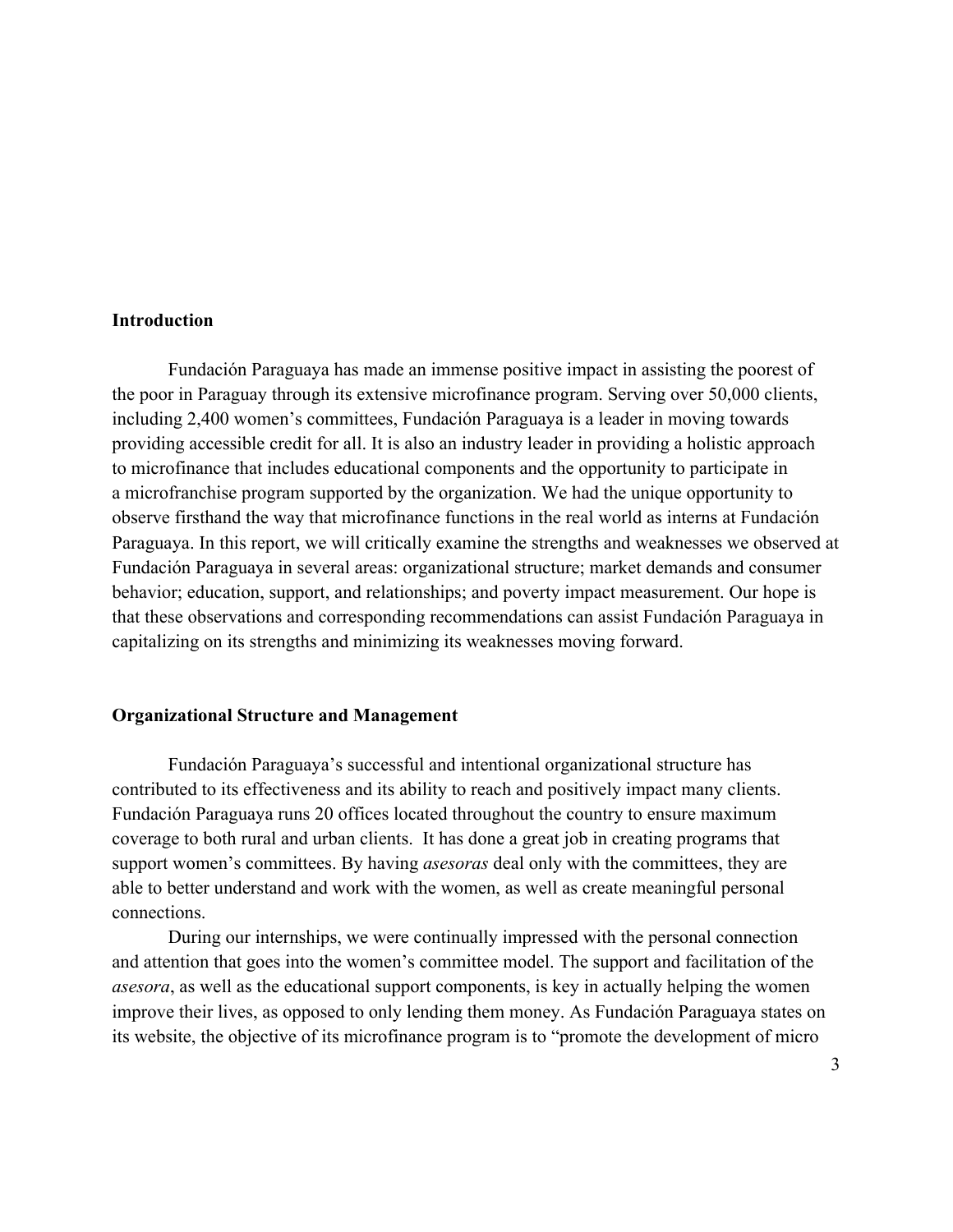and small enterprises and low-income people through the creation, expansion and strengthening of sustainable credit, training and advice."

One obstacle to fulfilling this mission that we observed was the high goals that *asesoras* are expected to meet. As of June, a total of 54 asesoras were serving 9,907 clients (an average of 184 per *asesora*) and were expected to serve 11,808 (an average of 219 per *asesora*). Fifteen *asesoras* were serving 800 or more clients. No singular asesora can make a meaningful connection and adequately serve and give capacitaciones to 800 clients. Our concern is that some of the aspects that make Fundación Paraguaya innovative and exemplary are sacrificed when employees are spread too thin.

In a comparison with three other microfinance institutions in Latin America, Fundación Paraguaya has one of the highest rates of borrowers per loan officer (this takes into account both women's committees and individual borrowers) despite having fewer borrowers overall (see Table 1). Fundación Paraguaya also has a low office-to-client ratio. Only Mibanco, which operates as a bank rather than an NGO, has a lower office-to-client ratio. Pro Mujer Bolivia and Peru scored almost twice as high. Our concern is that Fundación Paraguaya may be overextending itself in its zeal to serve as many clients as possible. Our recommendation is that *asesoras* have a cap on the number of clients that they are expected to serve in order adequately care for their clients. Thus, if Fundación Paraguaya wants to expand, it will need to hire more *asesoras* or reallocate some responsibilities in order to share the workload.

We recognize that it would be impossible for Fundación Paraguaya to hire enough *asesoras* to adequately serve every underprivileged Paraguayan seeking a loan (as ideal as that would be). Our recommendation is that Fundación Paraguaya scale back slightly and work on providing quality over quantity. We believe that asesoras should have fewer clients, and focus on really educating those clients and working to bring them out of poverty. Hopefully, with the extra attention, the clients will be able to take out larger loans. These loans will most likely be more secure because they would be given to women who have gone through capacitaciones. Handing out smaller loans to as many women as possible without giving them the proper accompanying education means those women are more likely to default. We believe that focusing *asesoras* on fewer clients will create a more enriching experience for the clients and a more secure loan portfolio for Fundación Paraguaya. Once the loan portfolio has grown a significant amount, new *asesoras* could be hired. In order to expand the number of *asesoras*, Fundación Paraguaya also has the option of applying for additional outside funding.

Table 1: Data on Number of Offices and Loan Officers to Borrowers **Among Four Latin American MFIs (2011)** 

| Fundación<br>Paraguaya | Mibanco | Pro Mujer<br>Bolivia | Pro Mujer Peru |
|------------------------|---------|----------------------|----------------|
|------------------------|---------|----------------------|----------------|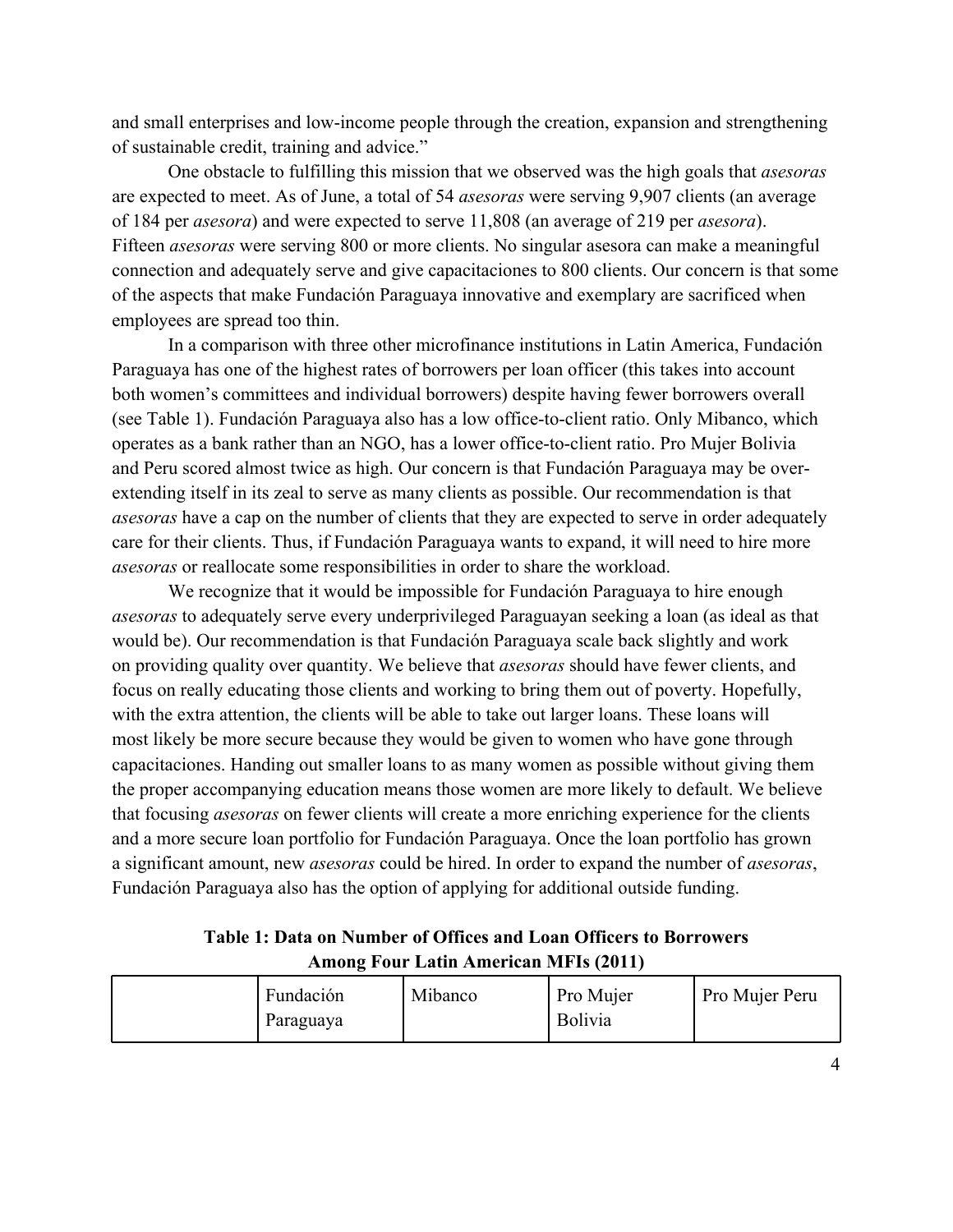| Location                                                                                        | Asunción,<br>Paraguay | Lima, Peru  | Murillo, Bolivia | Puno, Peru           |
|-------------------------------------------------------------------------------------------------|-----------------------|-------------|------------------|----------------------|
| <b>Current Legal</b><br><b>Status</b>                                                           | <b>NGO</b>            | <b>Bank</b> | <b>NGO</b>       | <b>NGO</b>           |
| Number of<br>active borrowers                                                                   | 52,786                | 435,157     | 100,988          | 60,858               |
| Average loan<br>balance per<br>borrower (USD)                                                   | 363                   | 3,564       | 432              | 535                  |
| Number of<br><b>Borrowers</b><br>participating in<br>village banking<br>or solidarity<br>groups | 34,558                | 3,112       | 99,740*          | No data<br>available |
| Number of<br>Offices                                                                            | 20                    | 117         | 73               | 38                   |
| Borrowers per<br>loan officer                                                                   | 444                   | 274         | 330              | 529                  |
| Loans per loan<br>officer                                                                       | 444                   | 319         | 395              | 732                  |

Data from Microfinance Information Exchange. http://www.mixmarket.org/

\* - This figure is from 2012

In "A Case Study of Successful MFI Branch Operation in the Hills of Ilam District" in Nepal, author Mahendra Shahi concluded that there is no singular modality of microfinance structure that works in every case (2010). Each country, and even different regions within a country, offers unique challenges and opportunities. It is the role of the MFI to recognize and adapt to these differing circumstances.

It is our view that Fundación Paraguaya has laid down an excellent framework of organizational infrastructure throughout the country. Our recommendation is that in moving forward, Fundación Paraguaya should, almost paradoxically, try to create more standardization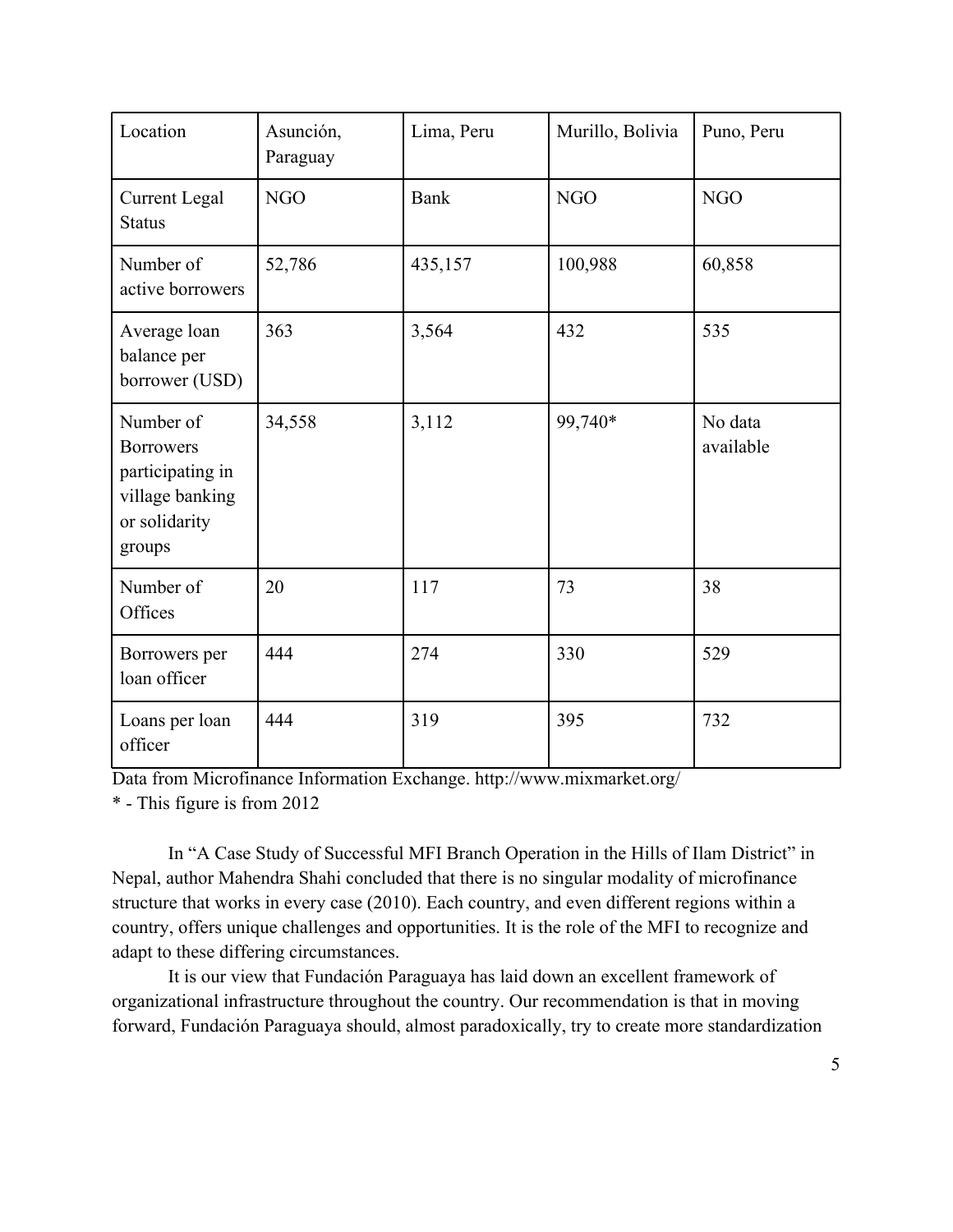as well as innovate and allow their offices to evolve independently to best serve their clients.

One issue we observed was that many aspects of the lending support programs were not being carried out uniformly. Not all *asesoras* gave capacitaciones, and those that did were not consistent in the depth of the training. Additionally, there was little oversight from the main offices in Asunción to regulate consistency. Because the capacitaciones are a key part of Fundación Paraguaya's value proposition and an important key in breaking the cycle of poverty, they are an aspect of the organization that needs oversight and consistency. We recommend that *asesoras* are given more training on how to give capacitaciones and what expectations the clients need to meet in order to "pass" each step. Training should not stop once the *asesora* starts her job. Many of them could benefits from additional training several times a year to reinforce expectations. It may help with consistency to have auditors regularly sit in on capacitaciones to observe what does and does not work. The educational components are such a key part of bringing these women out of poverty, we believe that the extra effort should be made to make sure the capacitaciones are comprehensive.

On the other hand, we recommend that in other aspects of the microlending program, the offices have more autonomy to tailor themselves to the needs of the communities they serve. We observed that some *asesoras* needed to service clients who lived too far away to travel by moto, and thus the *asesoras* had to use their own money to bus out to them. Additionally, these far-away clients had a difficult time coming into the office to renew their loans. We recommend that concessions be made in these kinds of situations in order to more adequately serve the client's needs. Perhaps the main office could set up a fund for unique needs. Field offices could submit proposals and apply for funding to accommodate any special considerations that exist in their area.

Fundación Paraguaya is an excellent example of a stable and successful microfinance organization that works tirelessly to meet the needs of its clients. In continuing to review and improve upon its structure, it will remain an industry leader that other MFIs can learn from and emulate.

## **Market Demands and Consumer Behavior**

Fundación Paraguaya excels at targeting individuals at the base of the pyramid and providing them with opportunities that would otherwise be unattainable. Its size, maturity, and brand make it a dominant microcredit lender in the region. In our daily interactions, nearly everyone we talked to knew of Fundación Paraguaya. We were impressed by Fundación Paraguaya's ability to employ its vast resources to connect businesses and women's committees throughout different regions so that multiple parties could benefit from a mutually advantageous relationship. Its breadth allows it to offer more substantial resources than smaller NGOs or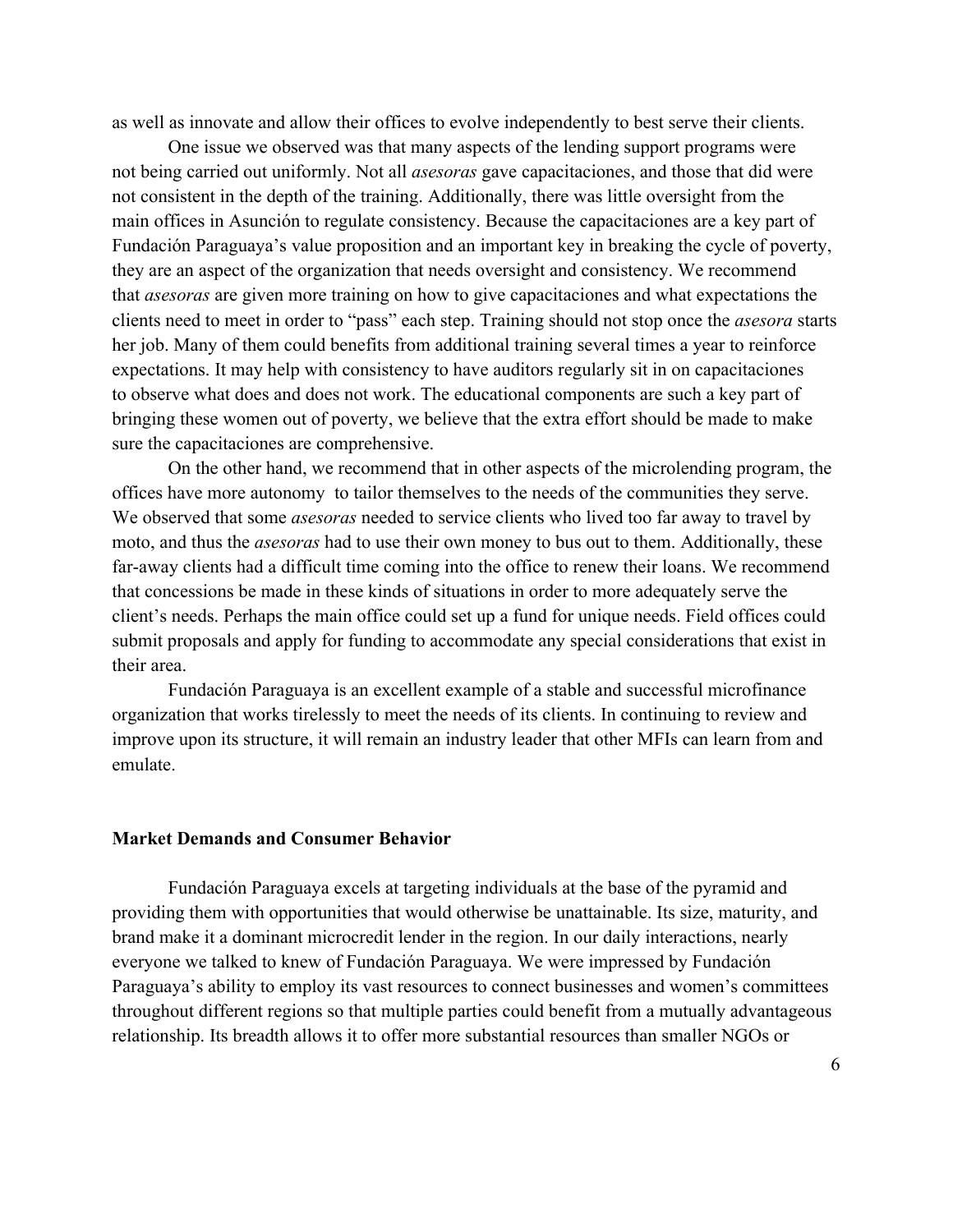microfinance institutions can provide. Additionally, the duration for which Fundación Paraguaya has been able to provide services to one of the most difficult and irrational markets is a statement to its capabilities.

Fundación Paraguaya works well in large part because of its group model, utilizing the social capital and networks of borrowers. It also reacts to the market demands of its clients by providing services other than microcredit. Finally, it ensures its clients' participation in the public sphere by making certain that clients have cell phones and formal documents of identification. Through its capacitaciones, Fundación Paraguaya is able to introduce and disseminate ideas and skills that many women have never been exposed to. It also provides the option for women to diversify their income-generating activities through its microfranchises. Research has shown that microfinance has been able to have the greatest impact on the areas of health, nutrition, and education. Through the close examination of client behavior and Fundación Paraguaya's target market, we feel that Fundación Paraguaya can further maximize its potential in order to have an even greater impact on its clientele than it already does by requiring business plans, encouraging and auditing savings plans, and improving its education.

One of the most common consumer behaviors of microfinance clients is to spend money on non-essential items, rather than investing loans into developing businesses (Banjeree and Duflo, 2011). We observed many women using money to pay for manicures and/or televisions rather than investing loan money to secure basic necessities or products that will be more beneficial in the long run. Understandably, women want instant gratification from their loans, but they frequently are not utilizing their loans resourcefully. To help women get the most of their loans, Fundación Paraguaya can require women to have a business plan or a proposed budget plan. Such plans do not have to be strictly scrutinized, but they may at least force women to identify how their loan money can best be used which could, in turn, influence their decisions to spend the money prudently.

Because Paraguay's economy relies heavily on its agricultural sector, it is subject to price fluctuations, natural disasters, droughts, and political turmoil. In this sense, people at the base of the pyramid tend to be risk-averse because the likelihood of unexpected shocks is high. Rather than seeking a greater profit, many clients try to prevent significant loss. In order to manage risk, many clients minimize their vulnerability by borrowing primarily from friends and family members, diversifying their crops which adds more work and potentially lowers yields but protects them in case of crop failure, and safeguarding money at home where it does not accumulate any interest but meets their desire to have their money easily accessible and liquid (Zeller and Sharma, 2000). Also, rather than selling assets in times of struggle, many clients cut consumption which further erodes their productivity. If Fundación Paraguaya stresses saving or even establishes savings plans for clients, clients will be less susceptible to unexpected events and will be more prone to uptake behaviors that enable them to increase their incomes more substantially.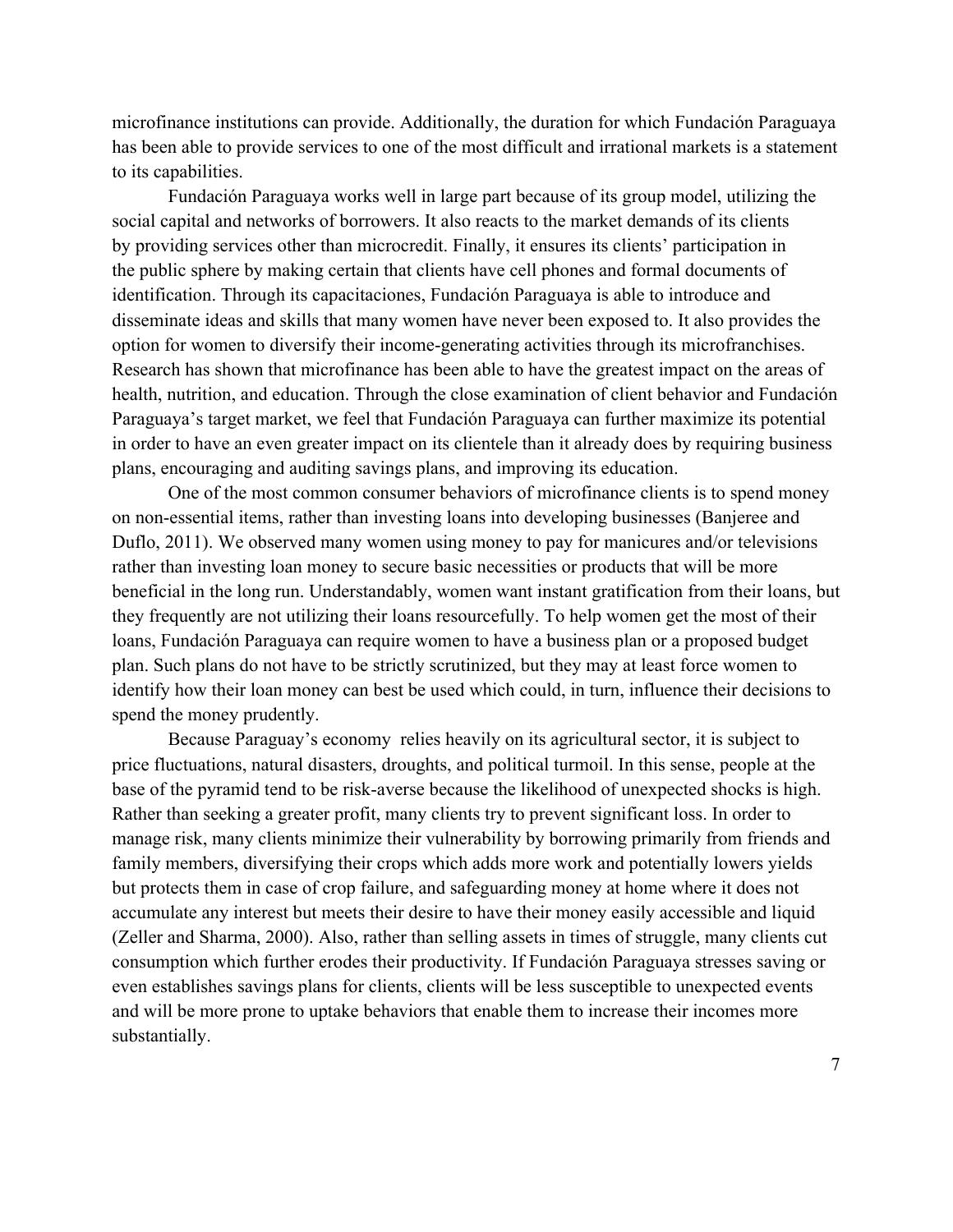While microfinance clients tend to spend more on health services than non-borrowers, market research around the globe has shown that microfinance clients need and demand more information and training on how to prevent illness and treat common diseases so that they do not become serious (Dunford, 2001). Behavioral-change health education can help reduce preventable illness and related expenses. Fundación Paraguaya can also seek to create linkages with health care providers that offer discounts so health services are more affordable for clients and in turn healthcare providers have more business. Healthy clients tend to be more productive and therefore more able to repay loans which favors Fundación Paraguaya.

Along the lines of better education, many families increase consumption of food when they receive microloans, but they do not necessarily eat healthier food or secure the nutrients they need. In Latin American countries, the intake of total fat, animal products, and sugar is increasing while the intake of cereals, fruit, and some vegetables is rapidly declining. Cardiovascular diseases and diabetes are the top causes of death in Paraguay and eventually place a financial toll on the family. We found that the two most influential factors in people's food choices in Paraguay tend to be cultural values and lack of education. Fundación Paraguay can greatly capitalize on the impact of its capacitaciones by teaching women about proper nutrition

Lastly, the people at the base of the pyramid are prone to over-indebtedness which can prevent Fundación Paraguaya from securing repayments on loans. On the borrowers' side, inexperienced consumers see their credit limit as a sign of future earnings, pushing consumers to borrow more than they can afford. There is also a culture of materialism; borrowers no longer consume to satisfy their basic needs but to build their identity and to compete with their peers. Lastly, how borrowers perceive loans is another indicator of their ability to repay (Schicks, 2010). While loan officers need to present loans as an opportunity, they also need to emphasize that loans are burdens as well. Microfinance institutions can add to this pressure of overindebtedness by incentivizing the volume of loans rather than concentrating on the quality of the loan portfolio. In this sense, emphasizing the financial returns, in many cases, undermines the microfinance institution's mission

Although microloans mitigate risks and improve the education and health of clients, people at the base of the pyramid are still very vulnerable and do not have the financial literacy to fully capitalize on their loans, in part because their behaviors and survival strategies are so ingrained. Fundación Paraguaya is uniquely situated to deliver greater benefits, compared to some of its competitors, because of its size, branding, and educational component. If microfinance continues on the same scale it has in the past, Fundación Paraguaya may want to consider adopting other microfinance services such as savings and insurance plans. However, for now, the simplest and most cost effective adjustment that Fundación Paraguaya can make is to improve the quality and information given in the capacitaciones.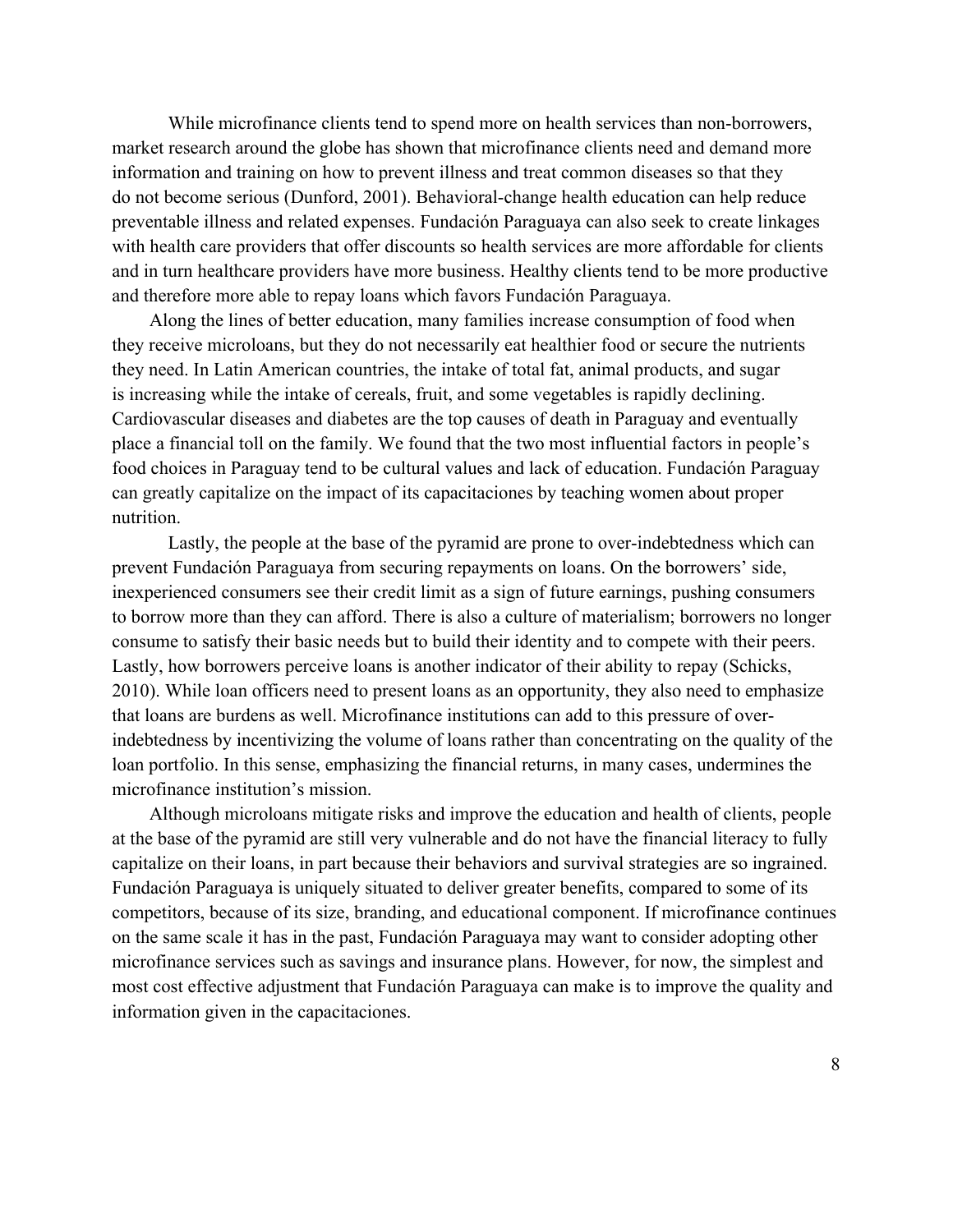### **Education and Support to Improve Impact**

Across the globe microfinance institutions have begun to realize the importance of education and support for their clients and Fundación Paraguaya is in line with this understanding. Fundación Paraguaya has a great program to support and educate the women receiving loans and in many ways is successful in supporting the women. On the other hand, some aspects of the organization create barriers to the most impactful education and support methods. The *asesoras* who we worked with in Coronel Oviedo expressed high levels of interest, concern and support for the clients that they worked with. They talked to them like old friends, checked in on them, and were there to help them problem solve. The relationship between the client and *asesoras* was one of trust, support, and admiration which had a greatly positive effect on the women. Yet, as is explored in the first portion of this analysis, the high client to *asesora* ratio sometimes became limiting to this part of the mission. In the Coronel Oviedo office, one asesora had more than 900 clients to attend to, close to 90 different committees and the other had close to 30 committees. These high numbers made it nearly impossible for the *asesoras* to have a true, meaningful relationship with each client and also created time constraints to truly educating the women. We will explore the importance of education and support, the challenges in providing them and some suggestions to extend this portion of the mission.

Many academics have explored the ways in which education and support further the mission of microfinance institutions. For example, in the article "Empowering Women through Microfinance" Cheston and Kuhn illustrate the ways these relationships empower women to be more confident (2002). This confidence allows them to make decisions that lead to greater economic success in their businesses and greater influence on their families and communities. The article explains that integrated MFI models lead to growth in women's businesses, a need for higher loans and thus a larger scope of positive economic integration. Fundación Paraguaya focuses on women with the knowledge that women spend more on their families, have higher payback rates and create greater trickle down effects in the community. While women are the start of the equation, research shows that money alone does not have this effect. In order for microfinance to have a widespread domino effect, it is important for women to have strong relationships with their loan officers and receive education on business skills along with their rights as a woman.

Many of the women we met during our time in the Coronel Oviedo office were barely literate, had rarely worked outside of the home and many spoke Guarani as their first language. They had never managed money before let alone ran a successful business and thus greatly needed support and education in their transition towards income generators for their family. Moreover, the book, *Poor Economics*, investigates how the poor use money when they begin to generate income, something that we were acutely aware of during our field placement in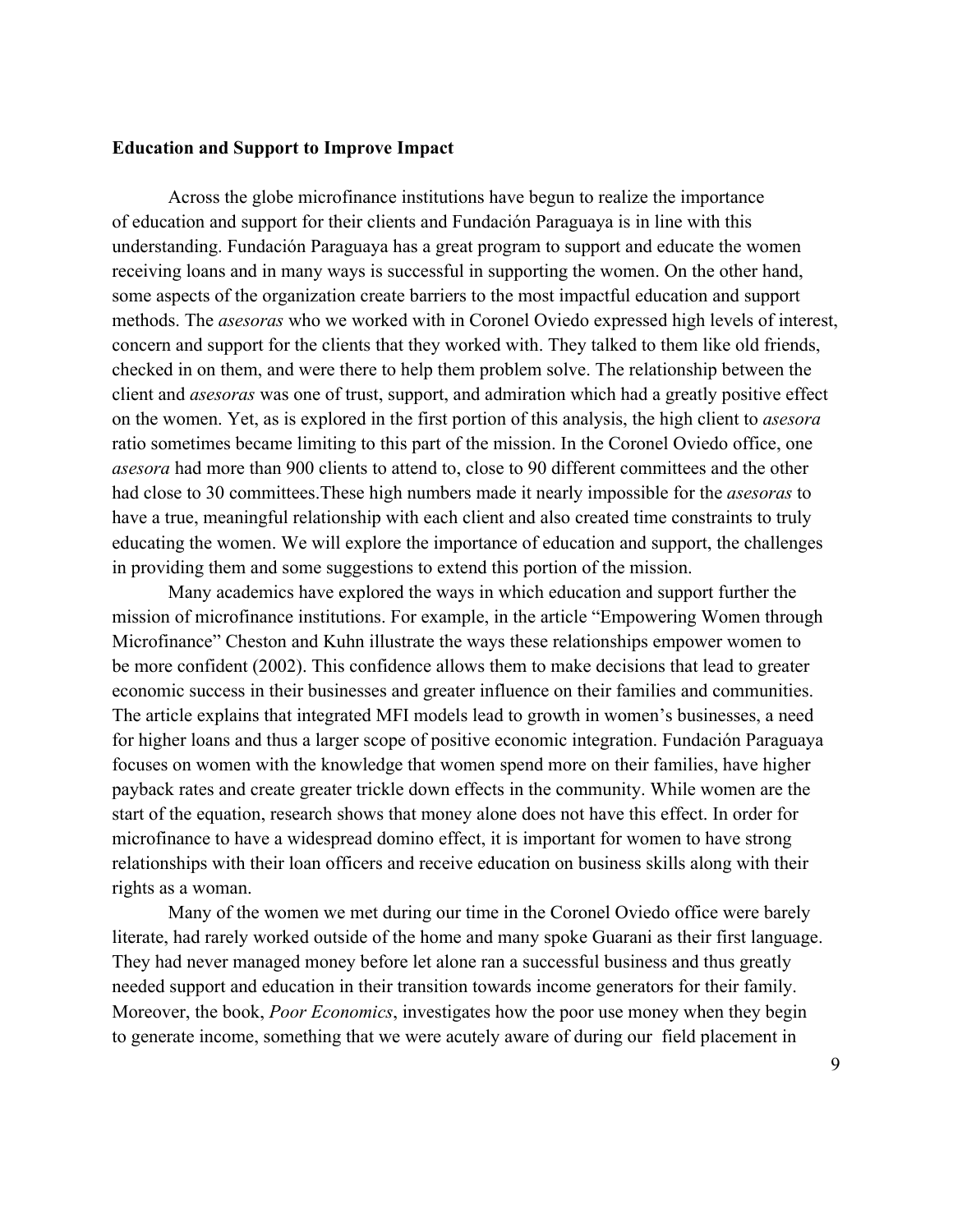Paraguay (2011). When a family has lived on very little income their entire lives, can we expect them to use increased income to improve their families health, level of education and safety? The focus on women in microfinance comes with research that they indeed will use the money for these things yet often the allure of objects, better tasting food or unnecessary items affects the poor in the same way it affects the rich. Training and education are important to give the women resources to have the most economic success and to ensure that the increased income has positive, sustainable effects on the development of families, communities and countries as a whole.

The *asesoras* who we shadowed during our time at Fundación Paraguaya interacted face to face with the women in their committees on a regular basis and expressed obvious interest, concern and commitment to their well-being. The rural *asesora* frequently went out of her way to make the program more convenient for the women and talked through challenges with them. In one particular initial meeting with a new committee we were highly impressed with her attention to detail and thorough descriptions of the opportunities, characteristics, and goals of the women's committee program. In many other cases we saw the *asesoras* interact with the women of the committees with a great level of respect and equality, creating a sense of trust and dignity between the women. This relationship empowered them to make decisions and have a trickle down effect on their community. The leadership roles within the community and the space the *asesoras* allowed for discussions around solutions, leadership positions and other decisions appeared extremely valuable for the highly capable women. The relationship between the client and *asesora* is one of the strengths of the program along with the relationship amongst the women in the committee, yet the quantity of women served by each *asesora* sometimes poses a challenge to creating true and in depth relationships.

Beyond relationships, integrated approaches to microfinance and widely acknowledged as essential to efficacy. This means providing clients with more than just financial capital. Fundación Paraguaya uses a 12-step training program to provide the women with human capital to better their success with small businesses. The trainings are condensed into workbooks for each step that the *asesoras* are expected to facilitate during meetings with the women. In our time in Coronel Oviedo, we witnessed the *asesoras* passing out the workbooks and sometimes giving a short description of the goals of the training but never going through the workbooks step by step. To no fault of the *asesoras*, the high quantity of women they serve left little time to give thorough and personal attention to each of the committees for each step in the training.

Although the workbooks themselves are very useful, the facilitation of the training would be much more beneficial than solely handing the women the workbooks. To begin, the workbooks are written in Spanish and many of the rural women speak Guarani as their first language. While the large majority of women can speak Spanish if necessary, they are unable to read and write in Spanish, meaning the workbooks cannot be used. Translating the workbooks to Guarani would allow many more women to use them to their advantage. To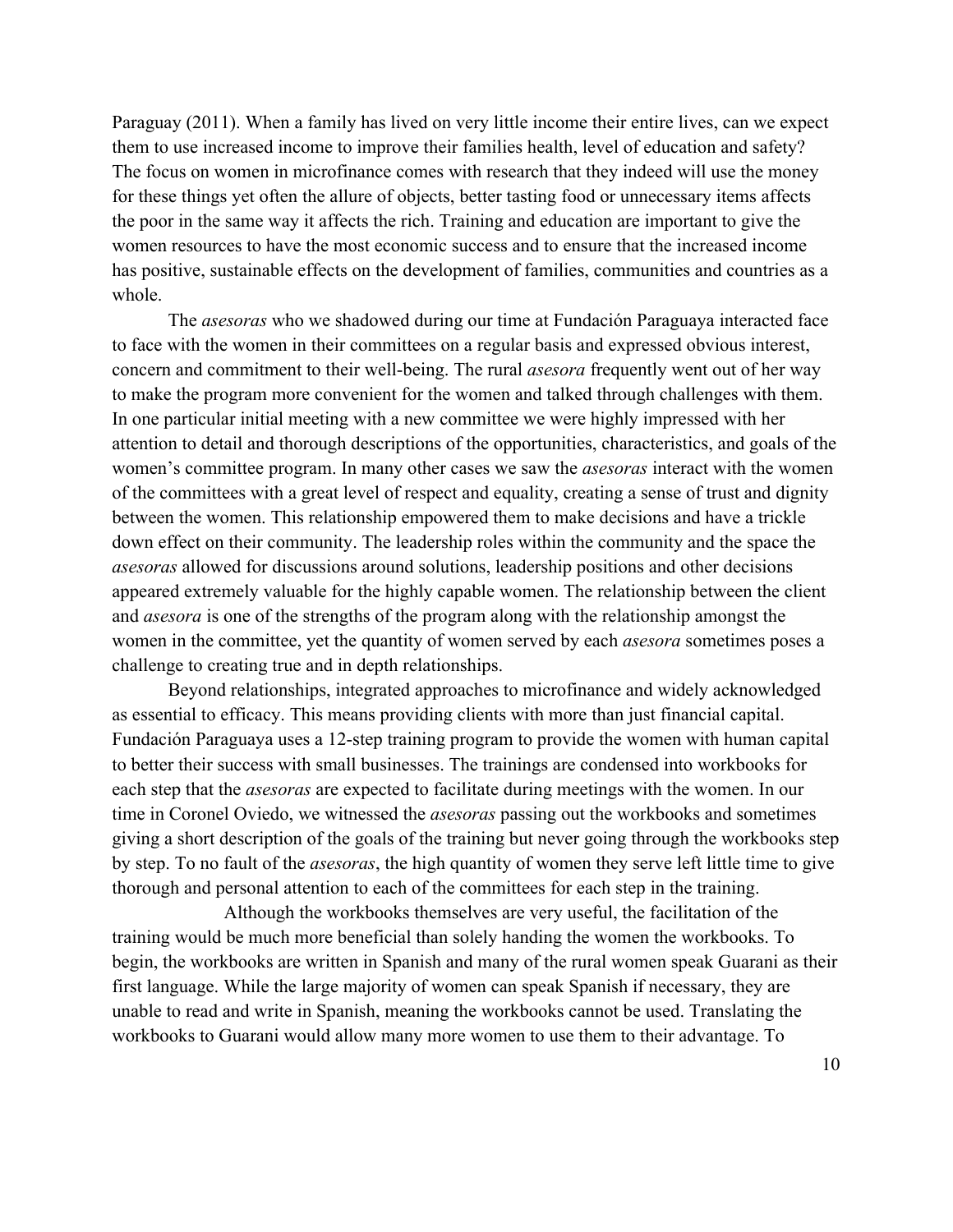continue, those who do have the literate ability to read the instructions and respond to the prompts, often have little time and motivation to do so. These women, like all women in the Paraguayan and Latin American context, have unending responsibilities in the home. Caring for the children, cooking and cleaning are all of utmost priority to these women. With this cultural understanding it is hard for me to believe that the women go home and go through the workbooks when they have many other responsibilities awaiting them. Finally, assuming women have the language and literacy ability along with the time and motivation to complete the workbooks, the benefits of doing them individually are much lower than the benefits of doing them as a group of women who are working as a team with the facilitation of a trained *asesora*. Without undermining the ability of the women, it is important to see how sharing ideas and problem solving as a team is important for the well being of the individual and the committee alike. Although the 12-step training program is very well formulated with focus on important subjects such as building business plans, teamwork, savings and other skills, the execution and facilitation leaves the women, committees, and Fundación Paraguaya with high levels of unmet potential.

In order to alleviate this challenge, it is important for the hierarchy of employees of Fundación Paraguaya to each understand the significance of this training and education. Capacity and transportation create challenges for the *asesoras* to thoroughly complete the trainings and should be assessed with the greater mission - poverty alleviation. On a smaller scale trainings would be more useful by translating the workbooks to Guarani, promoting one of the women in the committee to facilitate the training and making future loans contingent on completion of the workbooks in the committee setting. By creating more accountability and accessibility within the committee the Fundación could have much more success with very little cost leading to much wider poverty alleviation and economic integration.

#### **Poverty Impact Measurement**

In evaluating the impact of Fundación Paraguaya, it is important to investigate the tools used to for impact measurement. In today's booming industry of social entrepreneurship, measuring impact is extremely important for the wellbeing of organizations like Fundación Paraguaya. Measuring impact is important both for the knowledge and improvement of the company as well as for the donors and other involved parties. When preparing for our field placement with Fundación Paraguaya, we were introduced to the *semáforo* tool to measure impact. While in the field, although unable to conduct the surveys themselves, we became aware of some of the challenges to poverty impact measurement in general along with challenges specific to the *sematoro* tool. In assessing the *sematoro*, we will analyze the tool itself along with the manner in which it is used to collect data. In creating a poverty impact measurement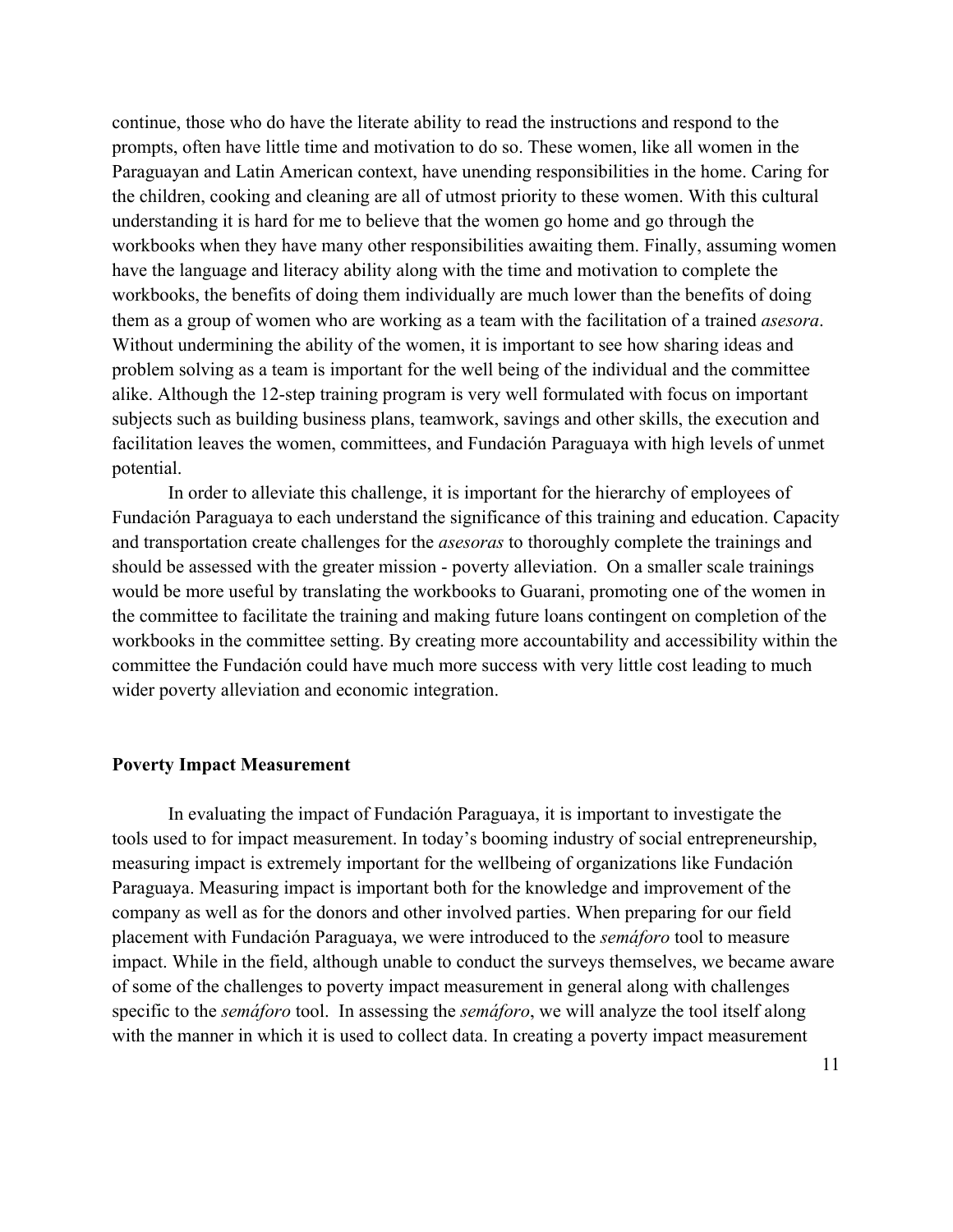tool, organizations must take into account the data they are hoping to collect along with the people whom they are collecting data from.

The *sematoro* tool consists of 50 different questions that are extremely integrated, holistic, and in tune with today's multidimensional understanding of poverty. The questions go beyond income level and ask about the toilets in homes, clothing of children and personality characteristics of the women. While these things are all creative ways of measuring poverty some appear much more practical and meaningful than others. In assessing the tool itself, our attention is drawn to the significance of the questions in moving out of poverty, the objectivity of answers and finally the number of questions and tool as a whole. First, the questions must be significant in measuring poverty. While some are very practical and obvious many in the later categories of organization and participation do not seem correlated to poverty and thus are superfluous. These questions, such as cultural sensitivity and self awareness should be rewritten to reflect movement out of poverty or removed from the tool. Next, it is important to assess the objectivity of the questions. Are the questions easy for the women to answer? Do they allow for the collection of meaningful, concrete data? Again, many are objective and easy to answer yet some questions, like entrepreneurial spirit and moral consciousness are much more subjective and more challenging to collect concrete data around. If found significant in the movement out of poverty, there must be more obvious examples of what the different levels mean in order to allow for more accurate data. It is important for the tool to ask questions with clear answers that have meaning to the women answering the questions as well. The pictures used should be accompanied with examples in order to avoid vague or unclear answers.

Beyond the questions and answers themselves, the length of the tool has an effect on the validity of the data. The Grameen Foundation's Progress Out of Poverty Index uses ten country specific indicators to measure poverty impact allowing for more efficient data collection yet is less integrated than the 50 indicators that are used by Fundación Paraguaya. Either way it is important to consider the impact that the length of the survey has on the ability to collect accurate data. While there are many advantages to the 50 indicators there are some downfalls. Based on our limited observations we found that it is challenging for the *asesoras* to find the time to give the lengthy survey to each client and often the women lose interest by the end of the survey. Due to the environment in which the surveys are provided it appears that there are many distractions that frequently take focus away from the survey and likely lead to less accurate data. In order to make the survey more concise and easy to facilitate, we recommend that questions that have vague answers or do not correlate with movement out of poverty be removed from the tool to allow for more concrete and accurate data.

Next, while the tool is the basis for all the data collection, the results can be differentiated depending how it is facilitated. The facilitation of the poverty index measurement tool involves who gives the survey to the women, how they have been trained to give the survey, and finally an important sensitivity to the culture of the women who are taking the survey. To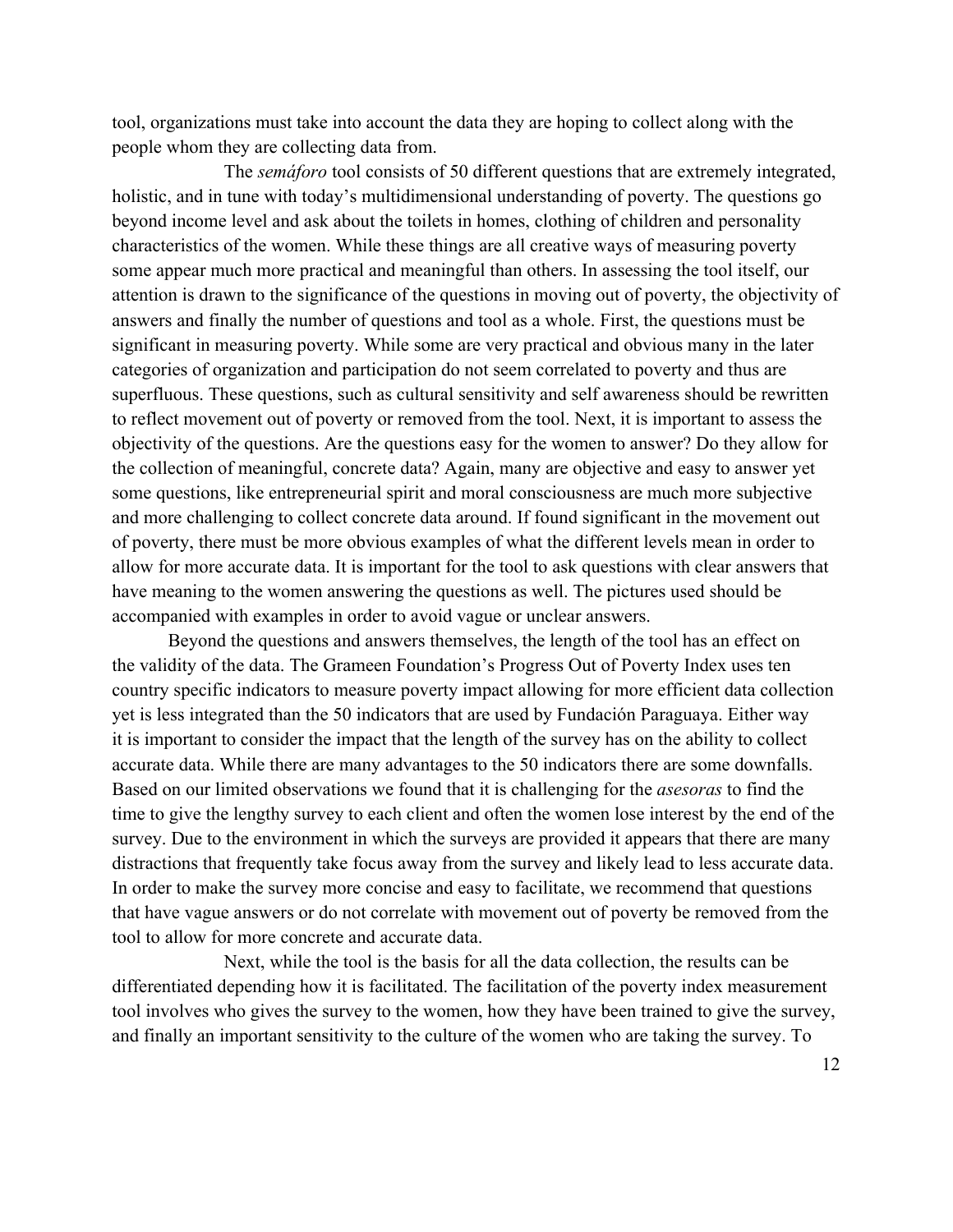begin, during our time at Fundación Paraguay, we witnessed the facilitation of a few different surveys by ourselves, the *asesoras*, and an auditor visiting from Asunción. When we facilitated surveys, we often were concerned that we were not gathering the data correctly or truly understanding the meaning due to language and cultural barriers. To continue, when the *asesoras* completed the surveys there were fewer barriers but more assumptions that were made due to the *asesoras* perceived understanding of the women. However, the level of accuracy of this is unknown. Finally, when the auditor visited and surveyed the women about the support from their asesoras and impact the loans had on them, they rarely (if ever) said anything negative and often answered the questions with short one word answers. In these three examples, we were exposed to problems of who facilitates surveys, how they are trained, and their level of cultural understanding. Without proper training, we were often unsure of what exactly the survey was looking for. Moreover, when speaking with the *asesoras* about the use of the *sematoro*, they seemed to have received little training and barely understood the reasoning and facilitation behind the tool. We recommend that whoever facilitates the poverty impact measurement tool is somewhat removed in order to avoid bias for the better of the organization as well as properly trained and culturally aware in order to provide the most accurate information. For example hiring a group of students from a local university who understand data collection methods and have trained specifically in the use of the *semoforo* could be a great asset to Fundacion Paraguaya's data collection.

We witnessed the importance of specific cultural characteristics when the auditors visited. When facilitating survey we witness the interesting dynamic of machismo, class, and gender in Paraguay. The women acted quite submissive and seemed to answer what they were "supposed" to answer rather than truly expressing their opinion. Women in Latin America have rarely been asked to express their opinion and do not want to criticize the people who are giving them money. Thus, it is important to present the questions in a way that the women are able to be honest and provide critical feedback when necessary. We recommend the use of female facilitators who explain to the women that their feedback will not affect the loans they receive and will be used only to improve the program. Furthermore, the facilitators should create a relationship with the women by conducting a series of visits, first a casual visit to get to know them and then returning to facilitate the survey. Returning to the education and support, empowering women to express their opinions and provide feedback that allows for improvement would be beneficial to the Fundacion. The Fundación has great potential to gather meaningful and useful data by implementing small changes in who facilitates the surveys, how they have been trained, and the culturally aware manner in which they ask questions and present the survey.

## **Conclusion**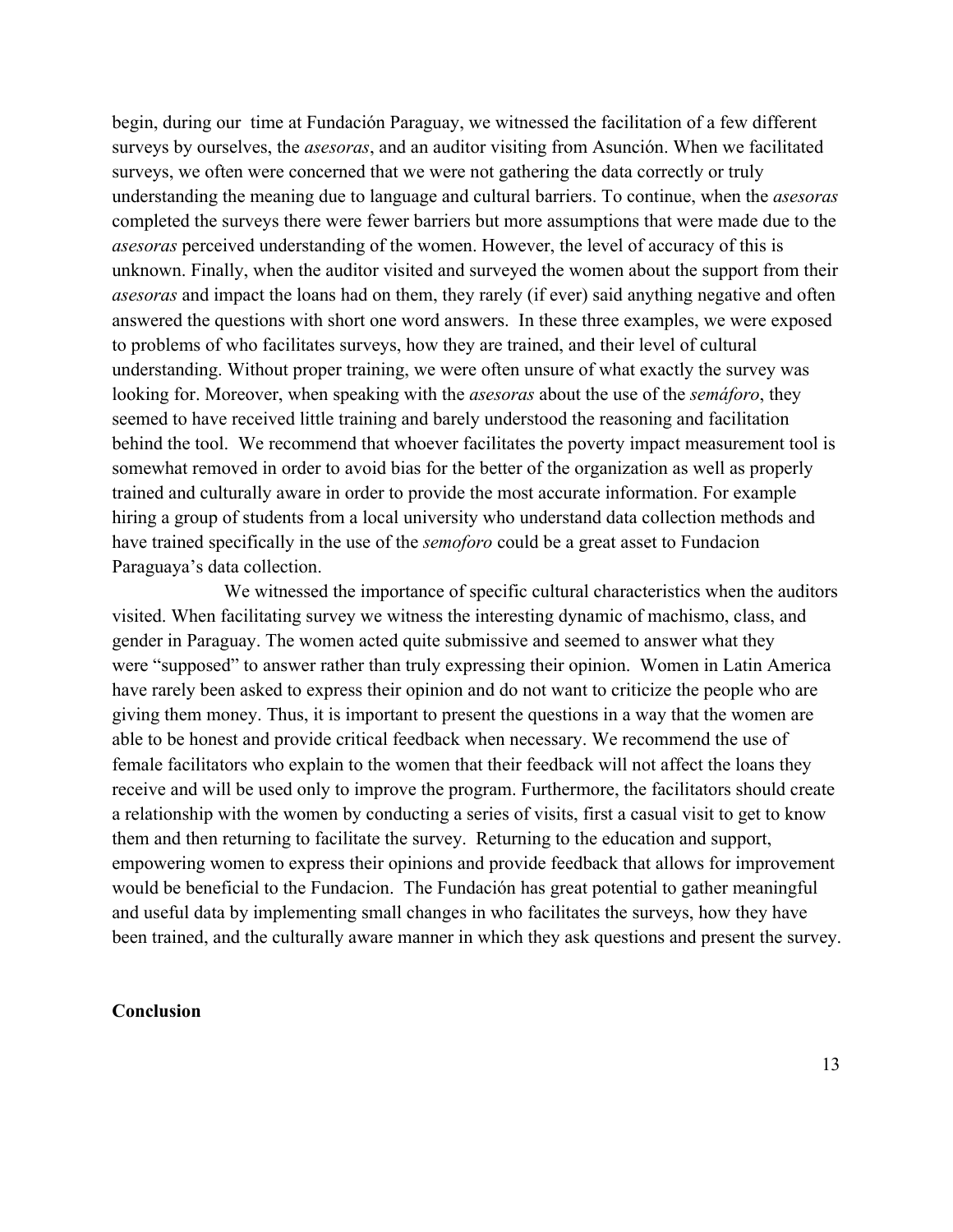Working with Fundación Paraguaya was an incredibly valuable experience that enabled us to see the reality of microfinance and to witness its application. This only deepened our admiration for the impact Fundación Paraguaya has had and for its resolution to improve the lives of the poor. We think that Fundación Paraguaya can evolve into an even stronger, more effective microfinance institution through limiting the number of *asesoras* per client, standardizing some of its programs, adding conditions to loans such as business plans or budget proposals, offering additional services such as savings plans, strengthening its education programs or capacitaciones, and improving the *semáforo* metric. By strengthening its services, Fundación Paraguaya attracts more clients which enables it to fund more asesoras. We understand that Fundación Paraguaya has the difficult task of targeting people living at the base of the pyramid while remaining financially solvent. In this regard, we know that the improvements we are suggesting may seem daunting, but, in the long run, they allow Fundación Paraguaya to prevent defaults on loans and execute its mission more effectively. We are grateful for the opportunity to have worked for Fundación Paraguaya, and we hope that through this analysis we are able to contribute to the impact Fundación Paraguaya is having on thousands of lives.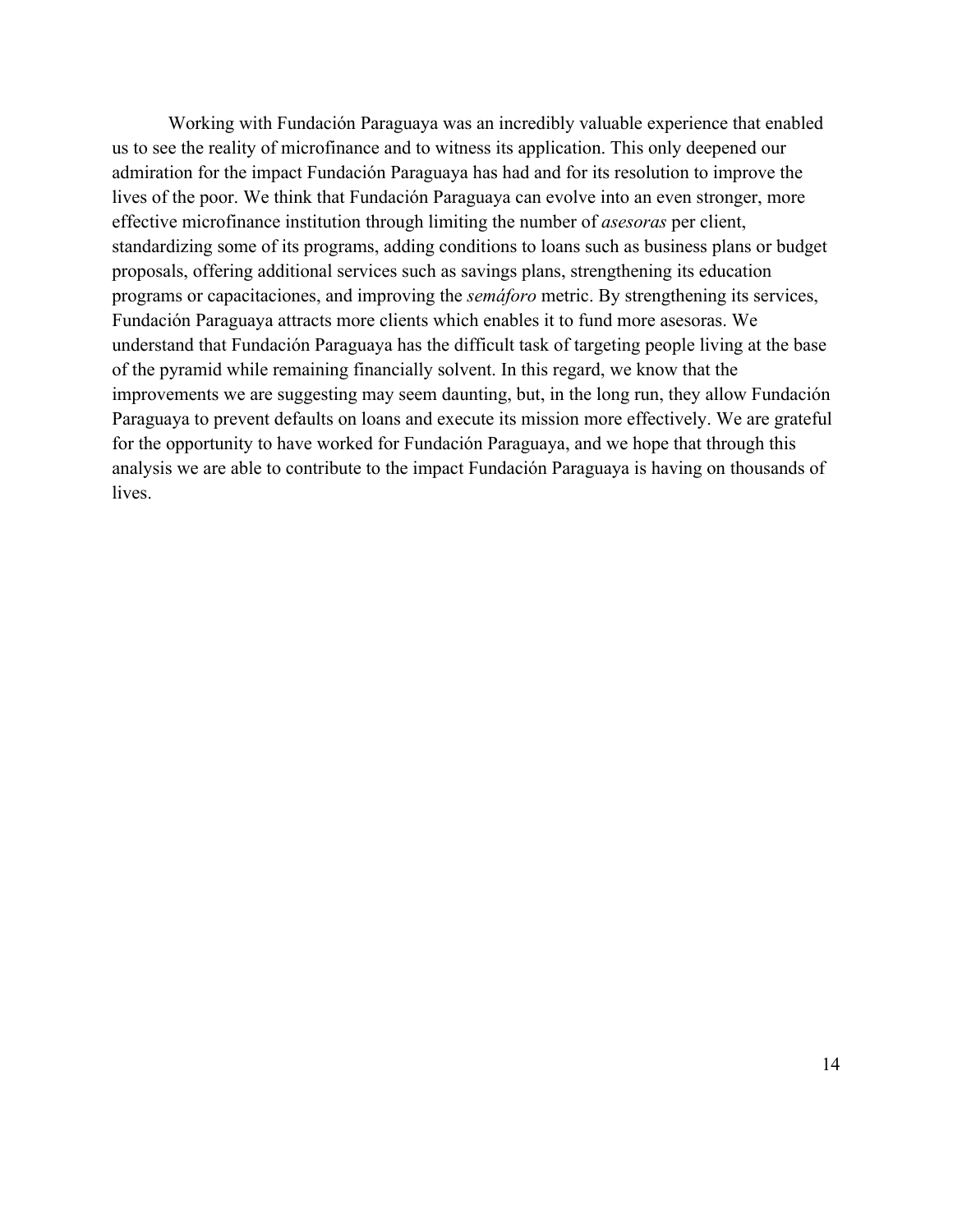## **Works Cited**

Baneriee, Abhijit V., and Esther Duflo. Poor Economics: A Radical Rethinking of the Way to Fight Global Poverty. New York: PublicAffairs, 2011. Print.

Cheston, Susan and Kuhn, Lisa. "Empowering Women through Microfinance." Womens Opportunity Fund. 2002.

Dunford, Christopher. "Building Better Lives: Sustainable Integration of Microfinance and Education in Child Survival, Reproductive Health, and HIV/AIDS Prevention for the Poorest Entrepreneurs." Journal of Microfinance, 3(2), 2001.

"MFI Report: Fundación Paraguaya." Microfinance Information Exchange. Web. 30 Oct. 2012. <http://www.mixmarket.org/mfi/fundaci%C3%B3n-paraguaya/report>.

"MFI Report: Mibanco." Microfinance Information Exchange. Web. 30 Oct. 2012. <http:// www.mixmarket.org/mfi/mibanco/report>.

"MFI Report: Pro Mujer Bolivia." Microfinance Information Exchange. Web. 30 Oct. 2012. <http://www.mixmarket.org/mfi/pro-mujer-bol/report>.

"MFI Report: Pro Mujer Peru." Microfinance Information Exchange. Web. 30 Oct. 2012. <http:// www.mixmarket.org/mfi/pro-mujer/report>.

"Microfinance." Fundación Paraguaya. Web. 28 Oct. 2012. <http:// www.Fundaciónparaguaya.org.py/en/microfinance.php?tipo=contenido>.

Nawaz, Shah "Microfinance and Poverty Reduction: Evidence from a Village Study in Bangladesh" Journal of Asian and African Studies, 45:670. 2010.

"Reporte Comites Mujeres al 22-06-2012." Fundación Paraguaya. 2012.

Shahi, Mahendra. "A Case Study of Successful MFI Branch Operation in the Hills of Ilam District." Mercy Corps Nepal, 2010.

Schicks, Jessica. "Microfinance Over-Indebtedness: Understanding its drivers and challenging the common myths." Center Emile Burnheim: Research Institute in Management Sciences. 2010.